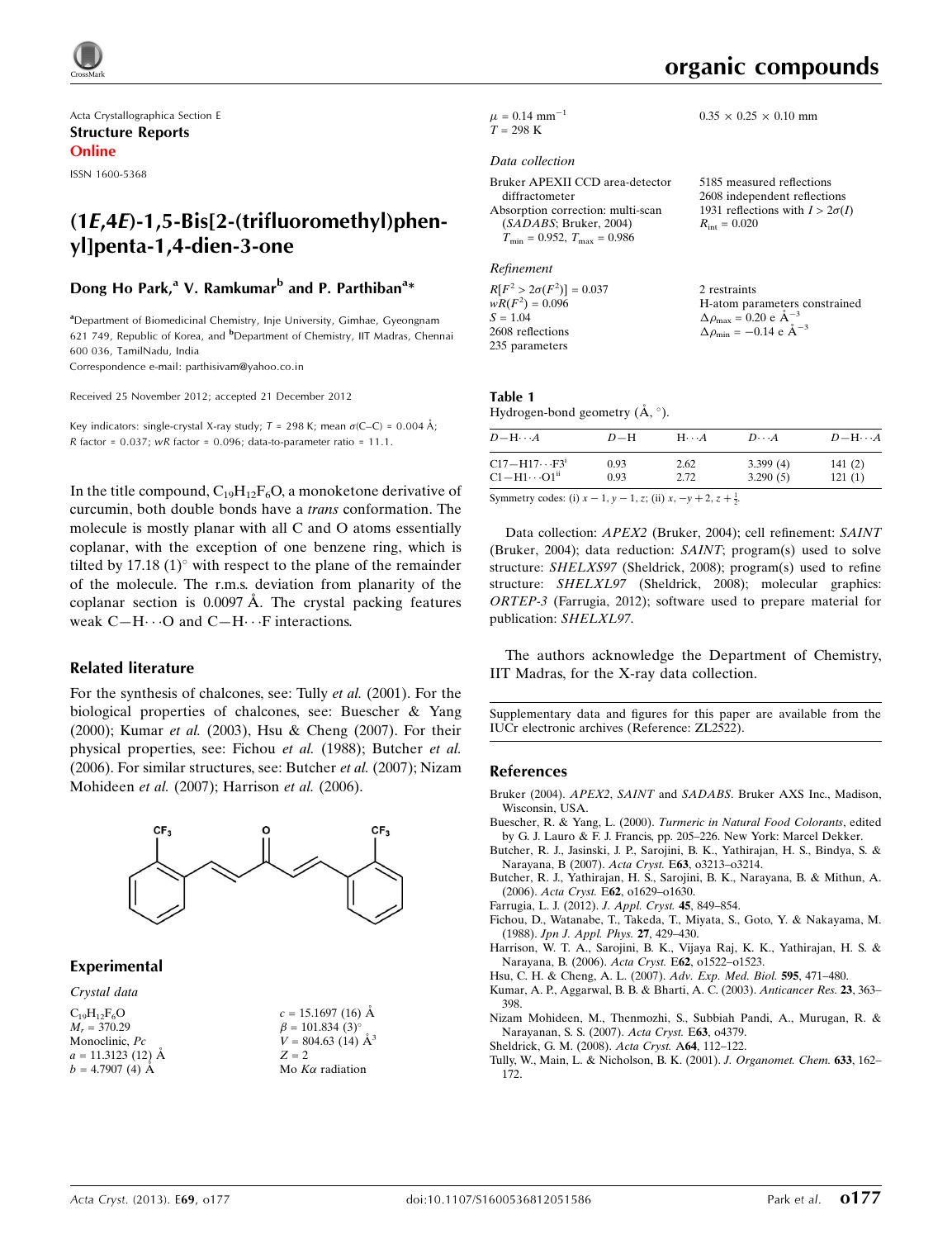# **supporting information**

*Acta Cryst.* (2013). E**69**, o177 [doi:10.1107/S1600536812051586]

# **(1***E***,4***E***)-1,5-Bis[2-(trifluoromethyl)phenyl]penta-1,4-dien-3-one**

# **Dong Ho Park, V. Ramkumar and P. Parthiban**

#### **S1. Comment**

The title compound is a bischalcone, and is a monoketone derivative of curcumin. Curcumin is a naturally abundant betadiketone derived from the rizome of *curcuma longa* (Buescher & Yang, 2000). Numerous studies have shown that curcumin possesses multiple pharmacological properties. Several clinical trials of curcumin were carried out in patients with pancreatic cancer, multiple myeloma, rheumatoid arthritis, cystic fibrosis, inflammatory bowel disease, psoriasis, and other disorders (Kumar *et al.*, 2003; Hsu & Cheng, 2007). Since the stereochemistry of the synthesized molecule is an important criterion for its biological actions, it is of of desirable to establish the structure of the synthesized molecule.

Crystalline chalcone derivatives are also of interest due to their their second harmonic generation properties, particularly, their often are good blue light emitters. The NLO properties of the molecules are also associated with their molecular geometry (Fichou *et al.*, 1988; Butcher *et al.*, 2006), and accordingly, a single-crystal XRD study of the title bischalcone was undertaken to obtain detailed information on its molecular conformation.

In the title compound, C19H12F6O, both double bonds have *trans* configuration. The molecule is mostly planar with all carbon and oxygen atoms coplanar with the exception of one phenyl ring  $(C1-C6)$ , which is tilted by 17.18 (1)° against the plane of the remainder of the molecule. The root mean square deviation from planarity of the coplanar section Ph—  $C=C-C(O)$ —C=C (C8—C18) is 0.0097 Å.

The bond lengths of the conjugated chalcone backbone C5—C13 [C5–C8 = 1.460 (4), C8–C9 = 1.322 (4), C9–C10 = 1.460 (4), C10–C11 = 1.470 (4), C11–C12 = 1.311 (4) and C12–C13 = 1.456 Å] show alternate localized single and double bonds as in its *ortho*-chloro analog (Nizam Mohideen *et al.*, 2007). This indicates the absence of delocalization of the double bonds in the chalcone skeleton C5—C13.

The crystal packing of this molecule is stabilized by weak intermolecular C—H···O, C—H···F and C—H···*π* interactions (Table 1).

#### **S2. Experimental**

The title compound, 1,5-bis(2-(trifluoromethyl)phenyl)penta-1,4-dien-3-one was synthesized by a modified procedure of Tully *et al.* (2001) using the milder base ammonium acetate instead of sodium hydroxide and a better yield (86%) was obtained. 20 mmol of 2-trifluoromethylbenzaldehyde (2.634 ml), 15 mmol of acetone (1.11 ml) and 1 g of ammonium acetate were combined in one-pot and stirred gently in ethanol as the solvent (20 ml). The complete consumption of the starting materials was monitored by TLC. After completion, the reaction mass was filtered, washed with cold ethanol and dried. The compound was characterized by melting point, IR and NMR. The analytical and spectral data are as reported previously (Tully *et al.*, 2001). X-ray diffraction quality crystals of the title compound were obtained by slow evaporation of an ethanol solution.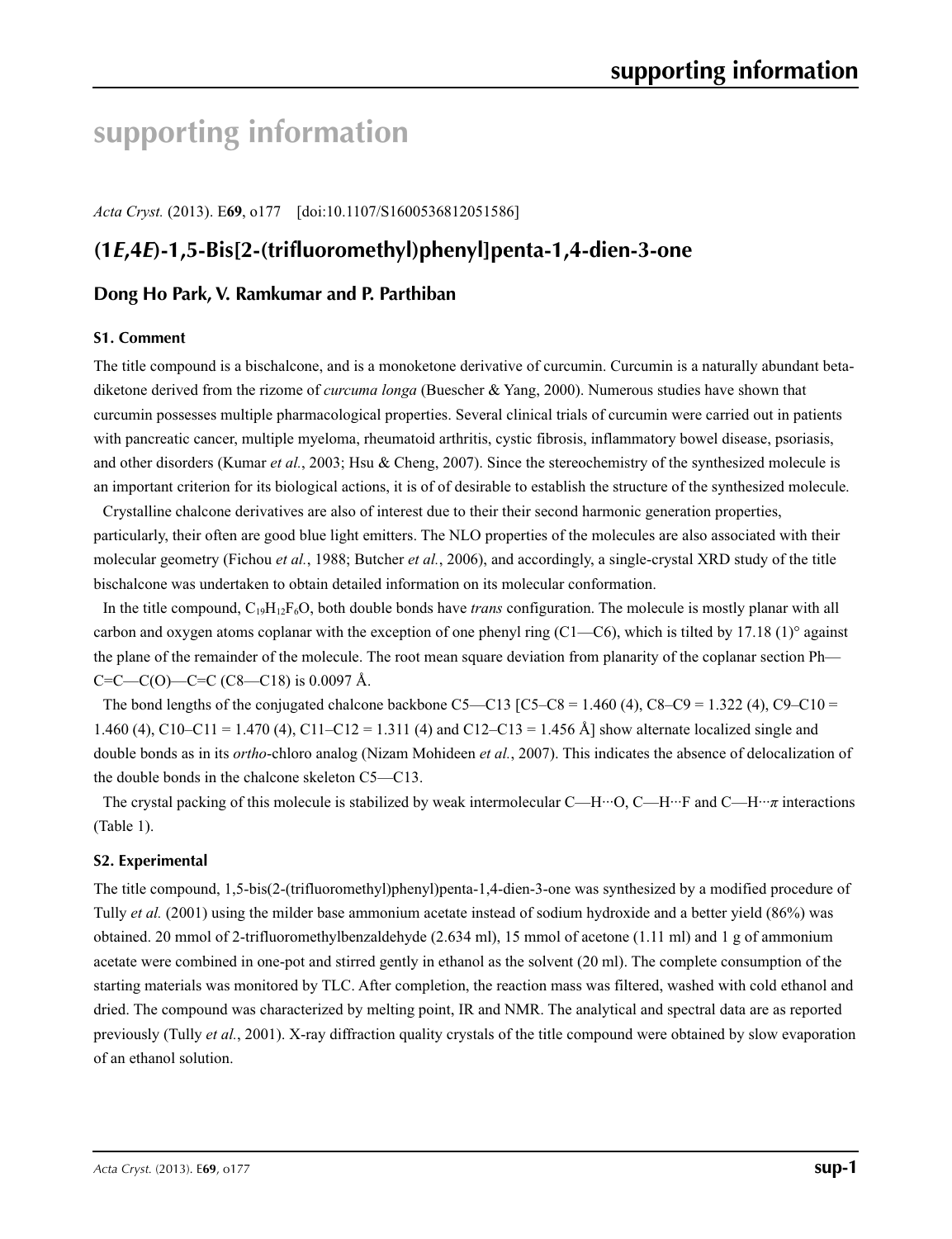## **S3. Refinement**

All hydrogen atoms were fixed geometrically and allowed to ride on the parent carbon atoms with C—H = 0.93 Å with  $U_{\text{iso}}(H) = 1.2 U_{\text{eq}}(C)$ .



# **Figure 1**

Anistropic displacement representation of the molecule with atoms represented with 30% probability ellipsoids.



# **Figure 2**

Packing diagram showing C—H···O, C—H···F and C—H···*π* interactions.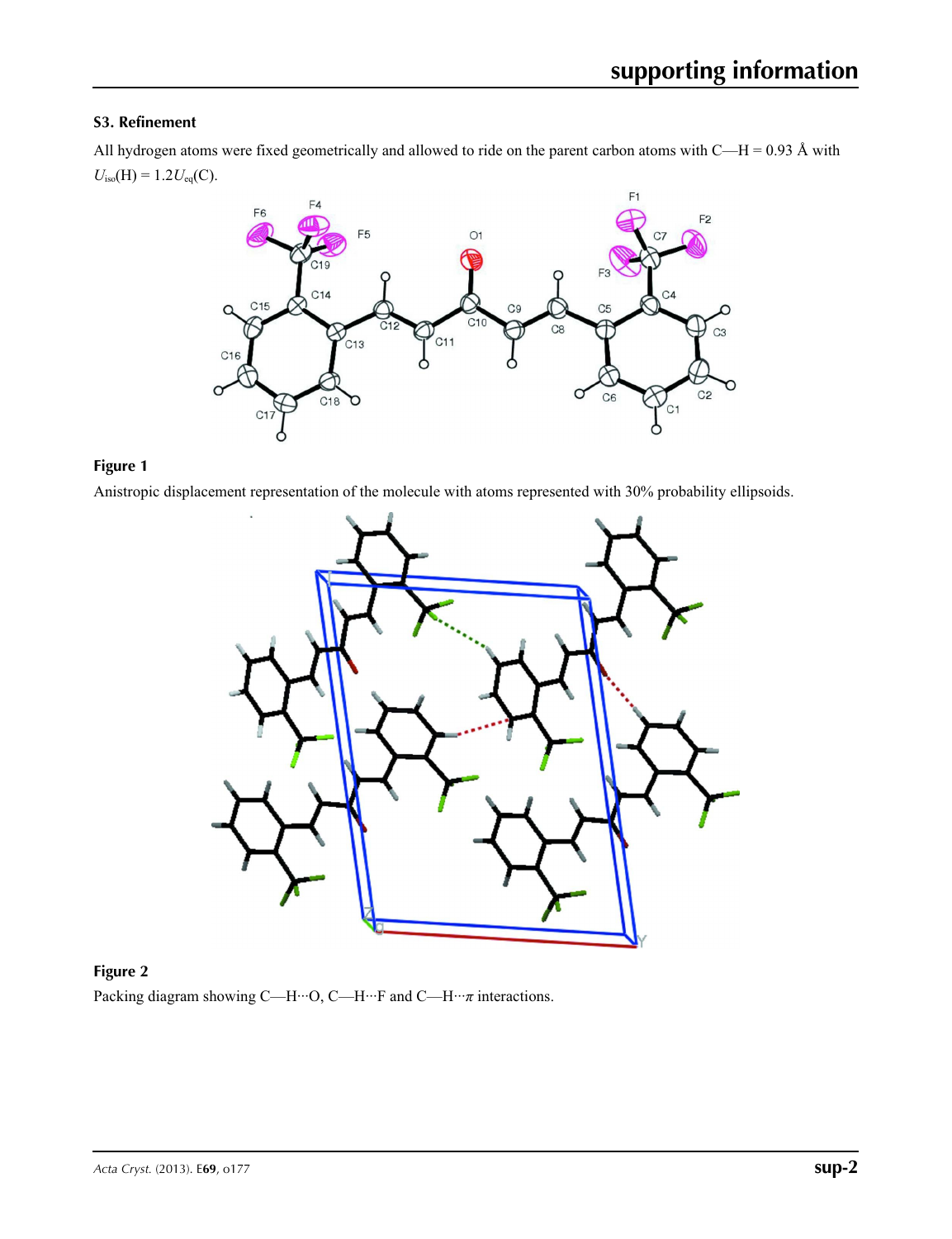## **(1***E***,4***E***)-1,5-Bis[2-(trifluoromethyl)phenyl]penta-1,4-dien-3-one**

#### *Crystal data*

 $C_{19}H_{12}F_6O$  $M_r = 370.29$ Monoclinic, *Pc* Hall symbol: P -2yc  $a = 11.3123(12)$  Å  $b = 4.7907(4)$  Å  $c = 15.1697(16)$  Å  $\beta$  = 101.834 (3)<sup>o</sup>  $V = 804.63$  (14) Å<sup>3</sup>  $Z = 2$ 

#### *Data collection*

| Bruker APEXII CCD area-detector          |
|------------------------------------------|
| diffractometer                           |
| Radiation source: fine-focus sealed tube |
| Graphite monochromator                   |
| phi and $\omega$ scans                   |
| Absorption correction: multi-scan        |
| (SADABS; Bruker, 2004)                   |
| $T_{\min}$ = 0.952, $T_{\max}$ = 0.986   |
|                                          |

#### *Refinement*

| Refinement on $F^2$                             | Secondary atom site location: difference Fourier   |
|-------------------------------------------------|----------------------------------------------------|
| Least-squares matrix: full                      | map                                                |
| $R[F^2 > 2\sigma(F^2)] = 0.037$                 | Hydrogen site location: inferred from              |
| $wR(F^2) = 0.096$                               | neighbouring sites                                 |
| $S = 1.04$                                      | H-atom parameters constrained                      |
| 2608 reflections                                | $w = 1/[\sigma^2(F_0^2) + (0.0351P)^2 + 0.2469P]$  |
| 235 parameters                                  | where $P = (F_o^2 + 2F_c^2)/3$                     |
| 2 restraints                                    | $(\Delta/\sigma)_{\text{max}}$ < 0.001             |
| Primary atom site location: structure-invariant | $\Delta\rho_{\text{max}}$ = 0.20 e Å <sup>-3</sup> |
| direct methods                                  | $\Delta \rho_{\rm min} = -0.14 \text{ e A}^{-3}$   |

#### *Special details*

**Geometry**. All e.s.d.'s (except the e.s.d. in the dihedral angle between two l.s. planes) are estimated using the full covariance matrix. The cell e.s.d.'s are taken into account individually in the estimation of e.s.d.'s in distances, angles and torsion angles; correlations between e.s.d.'s in cell parameters are only used when they are defined by crystal symmetry. An approximate (isotropic) treatment of cell e.s.d.'s is used for estimating e.s.d.'s involving l.s. planes.

 $F(000) = 376$  $D_x = 1.528$  Mg m<sup>-3</sup>

 $\theta$  = 2.7–24.1°  $\mu$  = 0.14 mm<sup>-1</sup> *T* = 298 K Block, colourless  $0.35 \times 0.25 \times 0.10$  mm

 $R_{\text{int}} = 0.020$ 

 $h = -14 \rightarrow 14$  $k = -5 \rightarrow 5$ *l* = −18→18

Mo *Kα* radiation, *λ* = 0.71073 Å Cell parameters from 2360 reflections

5185 measured reflections 2608 independent reflections 1931 reflections with  $I > 2\sigma(I)$ 

 $\theta_{\text{max}} = 27.8^{\circ}, \theta_{\text{min}} = 2.7^{\circ}$ 

**Refinement**. Refinement of  $F^2$  against ALL reflections. The weighted *R*-factor wR and

goodness of fit 
$$
S
$$
 are based on  $F^2$ , conventional  $R$ -factors  $R$  are based

on  $F$ , with  $F$  set to zero for negative  $F^2$ . The threshold expression of

 $F^2 > \sigma(F^2)$  is used only for calculating *R*-factors(gt) *etc*. and is

not relevant to the choice of reflections for refinement. *R*-factors based

on *F*<sup>2</sup> are statistically about twice as large as those based on *F*, and *R*-

factors based on ALL data will be even larger.

|  |  |  | Fractional atomic coordinates and isotropic or equivalent isotropic displacement parameters $(A^2)$ |  |  |
|--|--|--|-----------------------------------------------------------------------------------------------------|--|--|
|  |  |  |                                                                                                     |  |  |

|                | v         |           |           | $U_{\rm iso}$ */ $U_{\rm eq}$ |
|----------------|-----------|-----------|-----------|-------------------------------|
| C <sub>1</sub> | 1.1775(4) | 1.5554(9) | 1.1292(2) | 0.0761(11)                    |
| H1             | .1342     | . .5756   | 1.1747    | $0.091*$                      |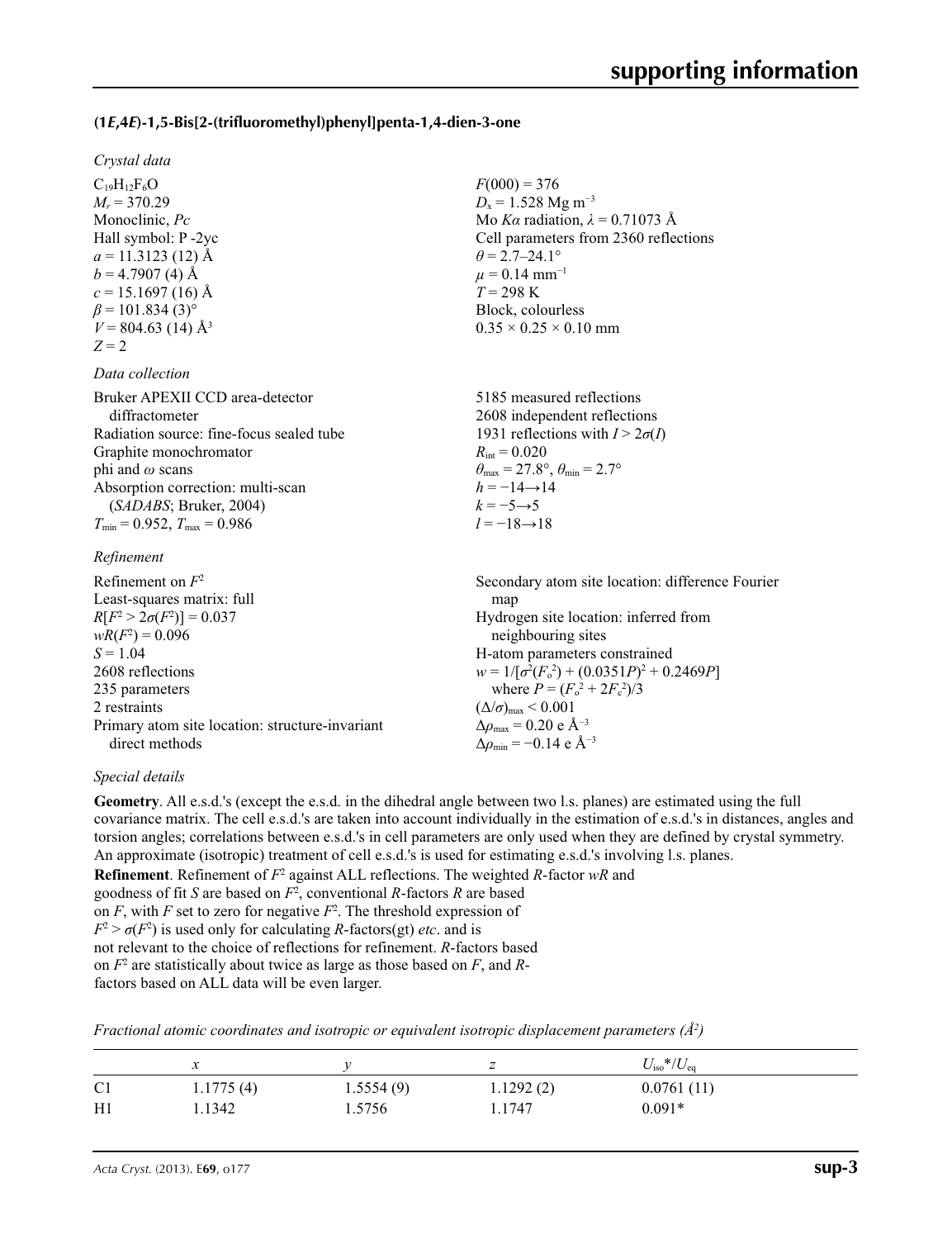| C <sub>2</sub> | 1.2832(4)   | 1.6949(8)    | 1.1343(2)   | 0.0784(11) |
|----------------|-------------|--------------|-------------|------------|
| H2             | 1.3110      | 1.8160       | 1.1819      | $0.094*$   |
| C <sub>3</sub> | 1.3481(3)   | 1.6560(7)    | 1.0689(2)   | 0.0673(9)  |
| H <sub>3</sub> | 1.4220      | 1.7461       | 1.0736      | $0.081*$   |
| C4             | 1.3062(3)   | 1.4847(6)    | 0.9956(2)   | 0.0501(7)  |
| C <sub>5</sub> | 1.1957(2)   | 1.3456(6)    | 0.98898(19) | 0.0466(7)  |
| C6             | 1.1349(3)   | 1.3854(7)    | 1.0575(2)   | 0.0619(9)  |
| H <sub>6</sub> | 1.0619      | 1.2933       | 1.0549      | $0.074*$   |
| C7             | 1.3802(3)   | 1.4515(8)    | 0.9268(2)   | 0.0654(10) |
| C8             | 1.1460(3)   | 1.1721(7)    | 0.9110(2)   | 0.0533(8)  |
| H8             | 1.1829      | 1.1877       | 0.8618      | $0.064*$   |
| C9             | 1.0547(3)   | 0.9955(7)    | 0.9024(2)   | 0.0508(8)  |
| H9             | 1.0168      | 0.9688       | 0.9507      | $0.061*$   |
| C10            | 1.0119(3)   | 0.8412(7)    | 0.8190(2)   | 0.0492(7)  |
| C11            | 0.9120(3)   | 0.6426(6)    | 0.81579(19) | 0.0505(8)  |
| H11            | 0.8802      | 0.6177       | 0.8671      | $0.061*$   |
| C12            | 0.8662(3)   | 0.4996(6)    | 0.7433(2)   | 0.0478(7)  |
| H12            | 0.9004      | 0.5317       | 0.6934      | $0.057*$   |
| C13            | 0.7685(2)   | 0.2965(6)    | 0.73090(18) | 0.0420(6)  |
| C14            | 0.7286(2)   | 0.1566(6)    | 0.64946(17) | 0.0428(7)  |
| C15            | 0.6361(3)   | $-0.0368(6)$ | 0.6405(2)   | 0.0540(8)  |
| H15            | 0.6105      | $-0.1284$    | 0.5859      | $0.065*$   |
| C16            | 0.5820(3)   | $-0.0946(7)$ | 0.7110(2)   | 0.0617(9)  |
| H16            | 0.5208      | $-0.2272$    | 0.7047      | $0.074*$   |
| C17            | 0.6184(3)   | 0.0439(7)    | 0.7910(2)   | 0.0595(8)  |
| H17            | 0.5806      | 0.0084       | 0.8388      | $0.071*$   |
| C18            | 0.7107(3)   | 0.2348(7)    | 0.80077(19) | 0.0518(8)  |
| H18            | 0.7351      | 0.3253       | 0.8557      | $0.062*$   |
| C19            | 0.7851(3)   | 0.2061(7)    | 0.5705(2)   | 0.0578(8)  |
| F1             | 1.3299(2)   | 1.5590(5)    | 0.84801(15) | 0.0944(7)  |
| F <sub>2</sub> | 1.4881(2)   | 1.5699(6)    | 0.94957(17) | 0.1057(9)  |
| F <sub>3</sub> | 1.4031(2)   | 1.1853(6)    | 0.9114(2)   | 0.1095(9)  |
| F4             | 0.7781(2)   | 0.4718(5)    | 0.54360(14) | 0.0860(7)  |
| F <sub>5</sub> | 0.89964(19) | 0.1390(5)    | 0.58521(14) | 0.0902(7)  |
| F <sub>6</sub> | 0.7316(2)   | 0.0638(5)    | 0.49807(13) | 0.0954(7)  |
| O <sub>1</sub> | 1.0559(2)   | 0.8784(5)    | 0.75344(16) | 0.0824(8)  |
|                |             |              |             |            |

### *Atomic displacement parameters (Å2 )*

|                | $U^{11}$   | $L^{22}$   | $I^{\beta 3}$ | $U^{12}$      | $U^{13}$      | $L^{23}$      |
|----------------|------------|------------|---------------|---------------|---------------|---------------|
| C <sub>1</sub> | 0.083(3)   | 0.090(3)   | 0.058(2)      | $-0.016(2)$   | 0.0204(19)    | $-0.011(2)$   |
| C <sub>2</sub> | 0.096(3)   | 0.076(3)   | 0.059(2)      | $-0.025(2)$   | 0.005(2)      | $-0.0118(19)$ |
| C <sub>3</sub> | 0.063(2)   | 0.073(2)   | 0.060(2)      | $-0.0199(18)$ | $-0.0003(17)$ | 0.0054(19)    |
| C <sub>4</sub> | 0.0462(15) | 0.0481(18) | 0.0545(18)    | $-0.0042(14)$ | 0.0065(13)    | 0.0089(15)    |
| C <sub>5</sub> | 0.0479(17) | 0.0427(17) | 0.0481(17)    | 0.0016(13)    | 0.0076(14)    | 0.0024(14)    |
| C <sub>6</sub> | 0.061(2)   | 0.068(2)   | 0.058(2)      | $-0.0144(16)$ | 0.0168(16)    | $-0.0079(17)$ |
| C7             | 0.057(2)   | 0.067(3)   | 0.073(2)      | $-0.0142(19)$ | 0.0140(17)    | $-0.0020(19)$ |
| C8             | 0.0503(17) | 0.054(2)   | 0.0572(19)    | $-0.0016(15)$ | 0.0149(14)    | $-0.0019(15)$ |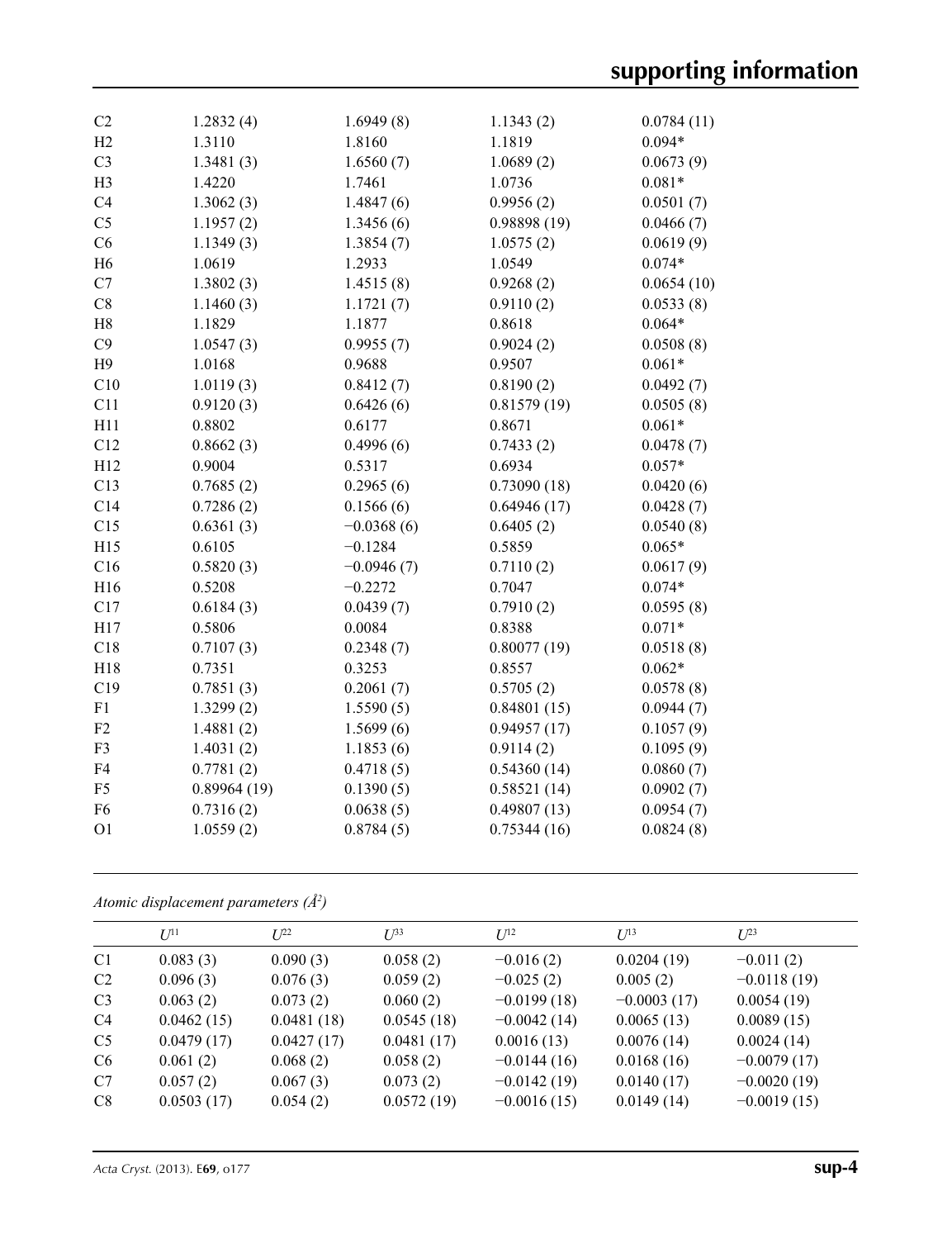| C9              | 0.0577(18) | 0.0486(18) | 0.0474(17) | $-0.0004(14)$ | 0.0138(14)    | $-0.0002(13)$ |
|-----------------|------------|------------|------------|---------------|---------------|---------------|
| C10             | 0.0544(18) | 0.0456(19) | 0.0466(17) | 0.0013(14)    | 0.0080(14)    | $-0.0025(14)$ |
| C <sub>11</sub> | 0.0614(19) | 0.0500(19) | 0.0408(17) | $-0.0002(15)$ | 0.0124(14)    | $-0.0058(13)$ |
| C12             | 0.0562(18) | 0.0440(18) | 0.0439(16) | $-0.0005(14)$ | 0.0119(14)    | $-0.0004(13)$ |
| C13             | 0.0470(15) | 0.0385(16) | 0.0404(15) | 0.0054(13)    | 0.0089(12)    | $-0.0002(12)$ |
| C <sub>14</sub> | 0.0504(16) | 0.0353(16) | 0.0416(16) | 0.0080(13)    | 0.0070(13)    | $-0.0015(12)$ |
| C15             | 0.0589(18) | 0.0463(18) | 0.0511(18) | 0.0045(16)    | $-0.0021(15)$ | $-0.0066(15)$ |
| C16             | 0.0523(18) | 0.056(2)   | 0.074(2)   | $-0.0040(16)$ | 0.0067(16)    | 0.0041(17)    |
| C17             | 0.0603(19) | 0.060(2)   | 0.062(2)   | 0.0020(17)    | 0.0219(16)    | 0.0124(17)    |
| C18             | 0.0622(19) | 0.0524(19) | 0.0420(17) | $-0.0007(15)$ | 0.0134(14)    | $-0.0028(14)$ |
| C19             | 0.070(2)   | 0.056(2)   | 0.0466(19) | 0.0075(17)    | 0.0097(16)    | $-0.0062(16)$ |
| F1              | 0.1087(16) | 0.114(2)   | 0.0642(14) | $-0.0084(15)$ | 0.0272(12)    | 0.0071(13)    |
| F <sub>2</sub>  | 0.0714(14) | 0.133(2)   | 0.120(2)   | $-0.0401(15)$ | 0.0359(13)    | $-0.0138(16)$ |
| F <sub>3</sub>  | 0.1025(17) | 0.0725(17) | 0.176(3)   | 0.0065(13)    | 0.0802(17)    | $-0.0137(16)$ |
| F4              | 0.135(2)   | 0.0631(15) | 0.0670(12) | 0.0083(14)    | 0.0377(12)    | 0.0116(11)    |
| F5              | 0.0785(14) | 0.1231(19) | 0.0772(13) | 0.0270(13)    | 0.0352(11)    | $-0.0012(14)$ |
| F6              | 0.1393(18) | 0.0984(17) | 0.0467(11) | $-0.0143(15)$ | 0.0144(12)    | $-0.0244(12)$ |
| O <sub>1</sub>  | 0.0925(18) | 0.0963(19) | 0.0667(16) | $-0.0401(16)$ | 0.0356(14)    | $-0.0247(14)$ |
|                 |            |            |            |               |               |               |

# *Geometric parameters (Å, º)*

| $C1-C2$    | 1.358(5) | $C10 - C11$       | 1.470(4) |
|------------|----------|-------------------|----------|
| $C1-C6$    | 1.366(5) | $C11 - C12$       | 1.310(4) |
| $C1 - H1$  | 0.9300   | $C11 - H11$       | 0.9300   |
| $C2-C3$    | 1.362(5) | $C12 - C13$       | 1.456(4) |
| $C2-H2$    | 0.9300   | $C12 - H12$       | 0.9300   |
| $C3-C4$    | 1.385(4) | $C13 - C18$       | 1.386(4) |
| $C3-H3$    | 0.9300   | $C13 - C14$       | 1.397(4) |
| $C4 - C5$  | 1.401(4) | $C14 - C15$       | 1.383(4) |
| $C4 - C7$  | 1.474(5) | $C14 - C19$       | 1.488(4) |
| $C5-C6$    | 1.372(4) | $C15 - C16$       | 1.364(4) |
| $C5-C8$    | 1.460(4) | $C15 - H15$       | 0.9300   |
| $C6 - H6$  | 0.9300   | $C16-C17$         | 1.371(5) |
| $C7 - F1$  | 1.318(4) | $C16 - H16$       | 0.9300   |
| $C7 - F2$  | 1.326(4) | $C17 - C18$       | 1.373(4) |
| $C7 - F3$  | 1.331(4) | $C17 - H17$       | 0.9300   |
| $C8-C9$    | 1.321(4) | $C18 - H18$       | 0.9300   |
| $C8 - H8$  | 0.9300   | $C19 - F5$        | 1.309(4) |
| $C9 - C10$ | 1.460(4) | $C19 - F6$        | 1.329(4) |
| $C9 - H9$  | 0.9300   | $C19 - F4$        | 1.334(4) |
| $C10 - 01$ | 1.213(4) |                   |          |
| $C2-C1-C6$ | 120.1(4) | $C9 - C10 - C11$  | 118.2(3) |
| $C2-C1-H1$ | 119.9    | $C12 - C11 - C10$ | 122.4(3) |
| $C6-C1-H1$ | 119.9    | $C12 - C11 - H11$ | 118.8    |
| $C1-C2-C3$ | 119.4(3) | $C10-C11-H11$     | 118.8    |
| $C1-C2-H2$ | 120.3    | $C11 - C12 - C13$ | 128.1(3) |
| $C3-C2-H2$ | 120.3    | $C11 - C12 - H12$ | 115.9    |
|            |          |                   |          |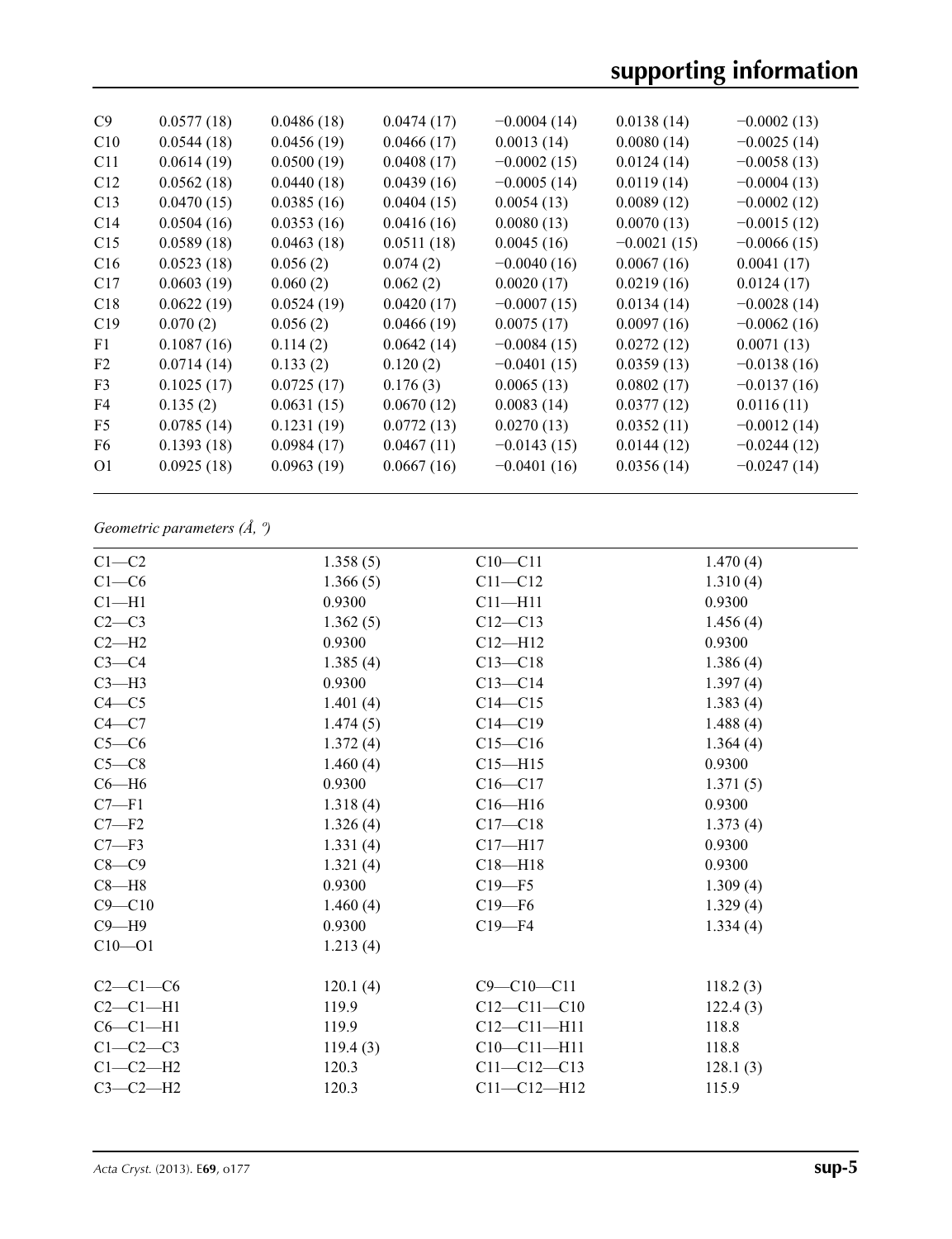| $C2 - C3 - C4$       | 121.2(3)    | $C13 - C12 - H12$      | 115.9       |
|----------------------|-------------|------------------------|-------------|
| $C2-C3-H3$           | 119.4       | $C18-C13-C14$          | 117.2(3)    |
| $C4-C3-H3$           | 119.4       | $C18 - C13 - C12$      | 120.6(2)    |
| $C3-C4-C5$           | 119.5(3)    | $C14 - C13 - C12$      | 122.3(3)    |
| $C3-C4-C7$           | 118.8(3)    | $C15-C14-C13$          | 120.6(3)    |
| $C5-C4-C7$           | 121.7(3)    | $C15-C14-C19$          | 118.0(3)    |
| $C6-C5-C4$           | 117.3(3)    | $C13 - C14 - C19$      | 121.4(3)    |
| $C6-C5-C8$           | 121.5(3)    | $C16-C15-C14$          | 120.8(3)    |
| $C4-C5-C8$           | 121.2(3)    | $C16-C15-H15$          | 119.6       |
| $C1-C6-C5$           | 122.4(3)    | $C14 - C15 - H15$      | 119.6       |
| $C1-C6-H6$           | 118.8       | $C15-C16-C17$          | 119.6(3)    |
| $C5-C6-H6$           | 118.8       | $C15-C16-H16$          | 120.2       |
| $F1-C7-F2$           | 105.8(3)    | $C17 - C16 - H16$      | 120.2       |
| $F1-C7-F3$           | 106.2(3)    | $C16-C17-C18$          | 120.1(3)    |
| $F2-C7-F3$           | 104.7(3)    |                        | 120.0       |
| $F1-C7-C4$           |             | $C16-C17-H17$          |             |
|                      | 113.4(3)    | $C18-C17-H17$          | 120.0       |
| $F2-C7-C4$           | 113.3(3)    | $C17 - C18 - C13$      | 121.8(3)    |
| $F3-C7-C4$           | 112.7(3)    | $C17 - C18 - H18$      | 119.1       |
| $C9 - C8 - C5$       | 127.5(3)    | $C13 - C18 - H18$      | 119.1       |
| $C9 - C8 - H8$       | 116.3       | $F5 - C19 - F6$        | 106.4(3)    |
| $C5-C8-H8$           | 116.3       | $F5 - C19 - F4$        | 106.3(3)    |
| $C8 - C9 - C10$      | 121.6(3)    | $F6-C19-F4$            | 104.4(3)    |
| $C8-C9-H9$           | 119.2       | $F5 - C19 - C14$       | 113.4(3)    |
| $C10-C9-H9$          | 119.2       | F6-C19-C14             | 112.7(3)    |
| $O1 - C10 - C9$      | 121.2(3)    | F4-C19-C14             | 112.9(3)    |
| $O1 - C10 - C11$     | 120.7(3)    |                        |             |
| $C6-C1-C2-C3$        | $-2.3(6)$   | $O1 - C10 - C11 - C12$ | $-0.3(5)$   |
| $C1 - C2 - C3 - C4$  | 2.4(6)      | $C9 - C10 - C11 - C12$ | 178.6(3)    |
| $C2 - C3 - C4 - C5$  | $-0.9(5)$   | $C10-C11-C12-C13$      | 179.6(3)    |
| $C2 - C3 - C4 - C7$  | 179.7(4)    | $C11-C12-C13-C18$      | 0.5(4)      |
| $C3 - C4 - C5 - C6$  | $-0.7(4)$   | $C11-C12-C13-C14$      | $-179.6(3)$ |
| $C7 - C4 - C5 - C6$  | 178.6(3)    | $C18-C13-C14-C15$      | $-0.7(4)$   |
| $C3 - C4 - C5 - C8$  | 177.5(3)    | $C12-C13-C14-C15$      | 179.5(3)    |
| $C7 - C4 - C5 - C8$  | $-3.1(4)$   | $C18-C13-C14-C19$      | $-179.5(3)$ |
|                      |             | $C12-C13-C14-C19$      |             |
| $C2-C1-C6-C5$        | 0.7(6)      |                        | 0.6(4)      |
| $C4-C5-C6-C1$        | 0.8(5)      | $C13-C14-C15-C16$      | 0.0(4)      |
| $C8-C5-C6-C1$        | $-177.4(3)$ | $C19-C14-C15-C16$      | 178.9(3)    |
| $C3-C4-C7-F1$        | $-113.3(3)$ | $C14-C15-C16-C17$      | 1.1(5)      |
| $C5-C4-C7-F1$        | 67.3(4)     | $C15-C16-C17-C18$      | $-1.5(5)$   |
| $C3-C4-C7-F2$        | 7.4(5)      | $C16-C17-C18-C13$      | 0.8(5)      |
| $C5-C4-C7-F2$        | $-172.0(3)$ | $C14-C13-C18-C17$      | 0.2(4)      |
| $C3-C4-C7-F3$        | 126.0(3)    | $C12-C13-C18-C17$      | $-179.9(3)$ |
| $C5-C4-C7-F3$        | $-53.4(4)$  | $C15-C14-C19-F5$       | $-117.0(3)$ |
| $C6-C5-C8-C9$        | $-13.8(5)$  | $C13-C14-C19-F5$       | 61.9(4)     |
| $C4 - C5 - C8 - C9$  | 168.1(3)    | $C15-C14-C19-F6$       | 4.0(4)      |
| $C5-C8-C9-C10$       | 178.0(3)    | $C13-C14-C19-F6$       | $-177.1(3)$ |
| $C8 - C9 - C10 - O1$ | $-2.9(5)$   | $C15-C14-C19-F4$       | 121.9(3)    |